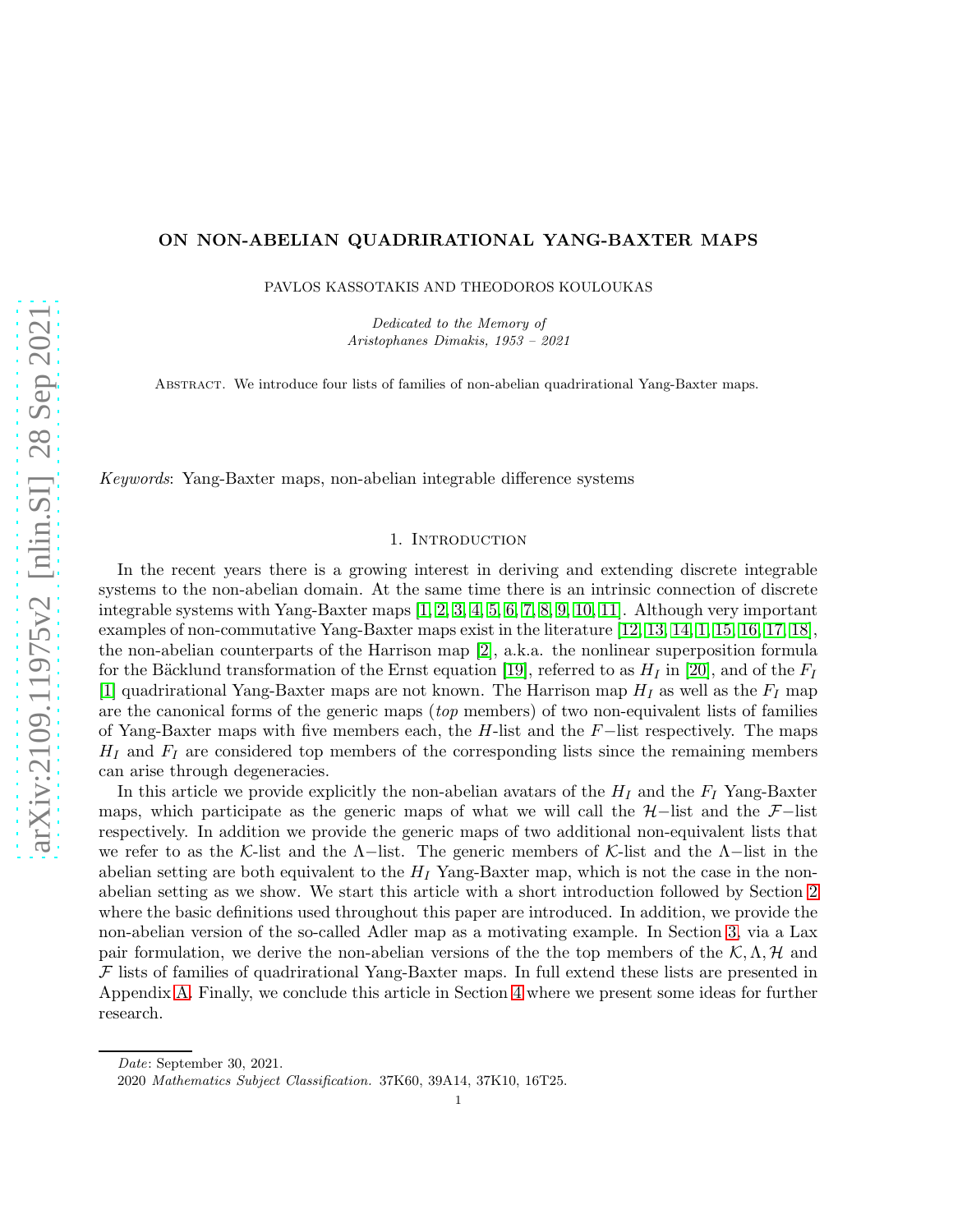### 2. Definitions and a non-abelian extension of the Adler map

<span id="page-1-0"></span>Let  $X$  be any set. We proceed with the following definitions.

**Definition 1.** The maps  $R : \mathbb{X} \times \mathbb{X} \to \mathbb{X} \times \mathbb{X}$  and  $\widehat{R} : \mathbb{X} \times \mathbb{X} \to \mathbb{X} \times \mathbb{X}$  will be called Y B equivalent if it exists a bijection  $\kappa : \mathbb{X} \to \mathbb{X}$  such that  $(\kappa \times \kappa) R = \widehat{R}(\kappa \times \kappa)$ .

**Definition 2.** A bijection  $\phi : \mathbb{X} \to \mathbb{X}$  will be called symmetry of the map  $R : \mathbb{X} \times \mathbb{X} \to \mathbb{X} \times \mathbb{X}$ , if  $(\phi \times \phi) R = R (\phi \times \phi).$ 

**Definition 3** (Yang-Baxter map). A map  $R : \mathbb{X} \times \mathbb{X} \ni (u, v) \mapsto (x, y) = (x(u, v), y(u, v)) \in \mathbb{X} \times \mathbb{X}$ , will be called Yang-Baxter map if it satisfies the Yang-Baxter relation

$$
R_{12} \circ R_{13} \circ R_{23} = R_{23} \circ R_{13} \circ R_{12},
$$

where  $R_{i,j}$  i,  $j \in \{1,2,3\}$ , denotes the action of the map R on the i–th and the j–th factor of  $\mathbb{X} \times \mathbb{X} \times \mathbb{X}$ , i.e.  $R_{12} : (u, v, w) \mapsto (x(u, v), y(u, v), w), R_{13} : (u, v, w) \mapsto (x(u, w), v, z(u, w)),$  and  $R_{23} : (u, v, w) \mapsto (u, y(v, w), z(v, w)).$ 

Alternatively we can use the definition of 3D-compatible maps [\[1\]](#page-11-0). Let  $F : \mathbb{X} \times \mathbb{X} \mapsto \mathbb{X} \times \mathbb{X}$ , be a map and  $F_{ij}$  i < j ∈ {1,2,3}, be the maps that act as F on the i–th and j–th factor of  $X \times X \times X$ . For this definition it is convenient to denote these maps in components as follows

$$
F_{ij} : (u^i, u^j, u^k) \mapsto (u^i_j, u^j_i, u^k) = (u^i_j(u^i, u^j), u^j_i(u^i, u^j), u^k), \qquad i \neq j \neq k \neq i \in \{1, 2, 3\}.
$$

**Definition 4** (3D-compatible map [\[1\]](#page-11-0)). A map  $F : \mathbb{X} \times \mathbb{X} \to \mathbb{X} \times \mathbb{X}$  will be called 3D-compatible map if it holds  $u_{jk}^i = u_{kj}^i$  i.e.

$$
u^i_j \left( u^i_k(u^i,u^k), u^j_k(u^j,u^k) \right) = u^i_k \left( u^i_j(u^i,u^j), u^k_j(u^k,u^j) \right), \qquad i \neq j \neq k \neq i \in \{1,2,3\}.
$$

Remark 2.1. YB equivalency respects the Yang-Baxter property as well as 3D-compatibility.

The following proposition was considered in [\[20\]](#page-12-2).

<span id="page-1-1"></span>**Proposition 2.2.** Let  $\phi : \mathbb{X} \to \mathbb{X}$  a symmetry of the Yang-Baxter map  $R : \mathbb{X} \times \mathbb{X} \to \mathbb{X} \times \mathbb{X}$ . Then the map

$$
\widehat{R} = (\phi^{-1} \times id) R (id \times \phi),
$$

is also a Yang-Baxter map.

Clearly the Yang-Baxter maps R and  $\widehat{R}$  are not YB equivalent. Hence, given a Yang-Baxter map and a symmetry of this map, one can introduce another Yang-Baxter map not equivalent with the original. Note that the same holds true for 3D−compatible maps.

**Definition 5** ([\[21,](#page-12-3) [1\]](#page-11-0)). A map  $R : \mathbb{X} \times \mathbb{X} \ni (u, v) \mapsto (x, y) \in \mathbb{X} \times \mathbb{X}$  will be called quadrirational, if both the map R and the so called companion map  $cR : \mathbb{X} \times \mathbb{X} \ni (x, v) \mapsto (u, y) \in \mathbb{X} \times \mathbb{X}$ , are birational maps.

The notion of *quadrirational maps* first appeared in [\[21\]](#page-12-3) under the name non-degenerate rational maps. Non-degenerate rational maps where renamed quadrivational maps in [\[1\]](#page-11-0).

Remark 2.3. The companion map of a quadrirational Yang-Baxter map is a 3D-compatible map. The converse also holds *i.e.* the companion map of a quadrirational 3D-compatible map is a Yang-Baxter map.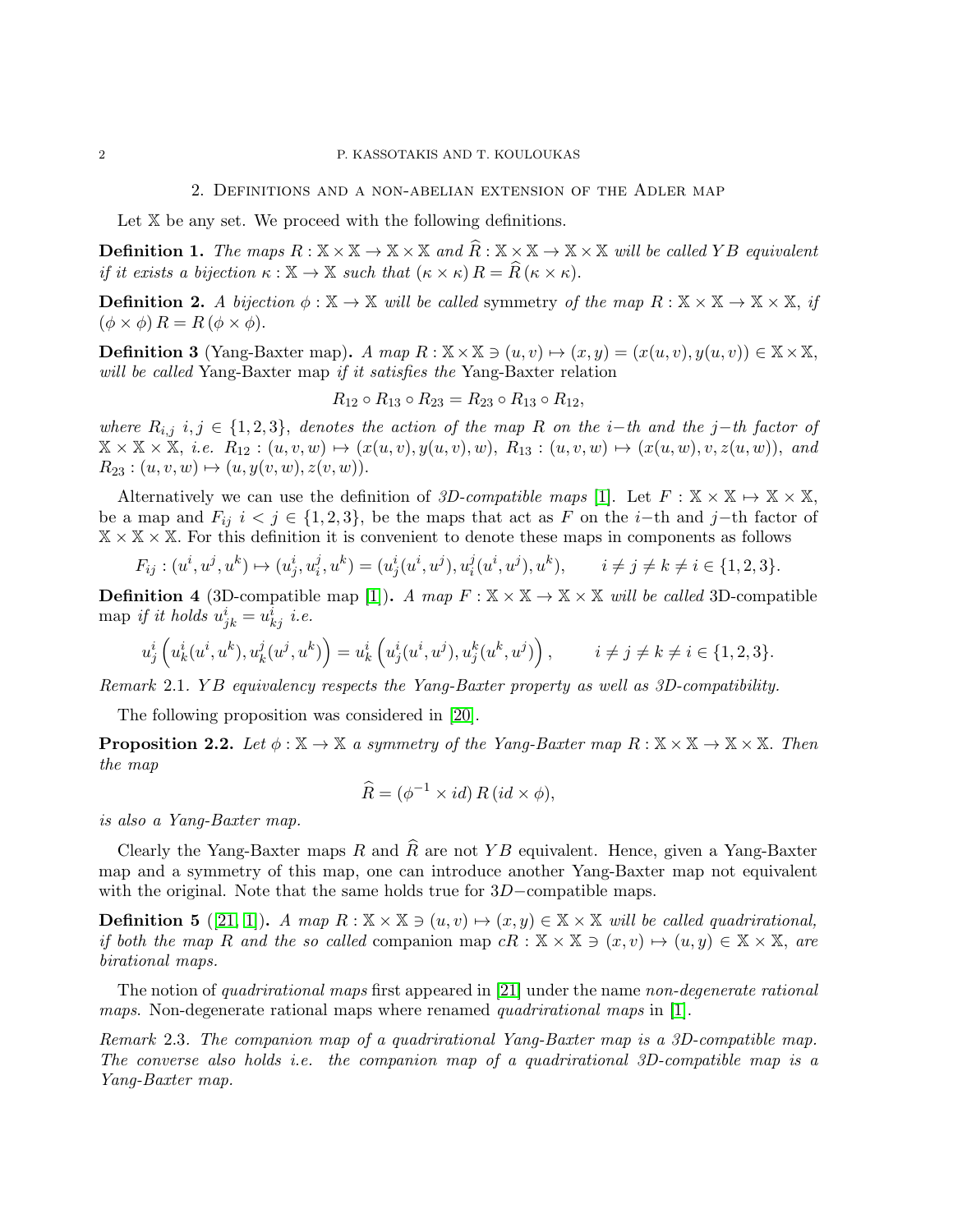**Definition 6** ([\[22,](#page-12-4) [23\]](#page-12-5)). The matrix  $L(x; \lambda)$ 

- (1) is called a Lax matrix of the Yang-Baxter map  $R : (u, v) \mapsto (x, y)$ , if the relation  $R(u, v) =$  $(x, y)$  implies that  $L(u; \lambda) L(v; \lambda) = L(y; \lambda) L(x; \lambda)$  for all  $\lambda$ ;
- (2) is called a Lax matrix of the companion map  $cR$ :  $(x, v) \mapsto (u, y)$ , if the relation  $cR(x, v) =$  $(u, y)$  implies that  $L(u; \lambda) L(v; \lambda) = L(y; \lambda) L(x; \lambda)$  for all  $\lambda$ .  $L(x; \lambda)$  is called a strong Lax matrix of cR if the converse also holds.

For the rest of the article we consider the set  $X$  to be  $\mathbb{D} \times \mathbb{D}$ , where  $\mathbb{D}$  is a non-commutative division ring, i.e. an associative algebra with a multiplicative identity element denoted by 1 and every non-zero element x of  $\mathbb D$  has a unique multiplicative inverse denoted by  $x^{-1}$  s.t.  $xx^{-1} =$  $x^{-1}x = 1.$ 

2.1. Non-abelian extension of the Adler map. A prototypical example of a Yang-Baxter map on  $\mathbb{CP}^1 \times \mathbb{CP}^1$  is the so-called Adler map (or  $H_V$ ) that was introduced in [\[24\]](#page-12-6). The Adler map reads:

$$
H_V: (u, v) \mapsto (x, y) = \left(v - \frac{p - q}{u + v}, u + \frac{p - q}{u + v}\right).
$$

For the rest of this Section and in the Propositions that follow, we extend the Adler map and its companion on  $\mathbb{X} \times \mathbb{X}$ , where  $\mathbb{X} := \mathbb{D} \times \mathbb{D}$ .

<span id="page-2-4"></span>**Proposition 2.4.** The map  $c\mathcal{H}_V : (x^1, x^2, v^1, v^2) \mapsto (u^1, u^2, y^1, y^2)$ , where

$$
u^{1} = (v^{1}(v^{1} - x^{1}) + v^{2}v^{1} - x^{2}x^{1}) (x^{1} - v^{1})^{-1}, \quad u^{2} = (v^{1} - x^{1})x^{2}x^{1} ((v^{1} + x^{2})x^{1} - (v^{1} + v^{2})v^{1})^{-1},
$$
  
\n
$$
y^{1} = (x^{1}(x^{1} - x^{1}) + x^{2}x^{1} - v^{2}v^{1}) (v^{1} - x^{1})^{-1}, \quad y^{2} = (x^{1} - v^{1})v^{2}v^{1} ((x^{1} + v^{2})v^{1} - (x^{1} + x^{2})x^{1})^{-1},
$$

- (1) has as symmetry the bijection  $\phi : (z^1, z^2) \mapsto (-z^1, -z^2);$
- (2) has as strong Lax matrix the matrix

<span id="page-2-3"></span><span id="page-2-2"></span><span id="page-2-0"></span>
$$
L(x^1, x^2; \lambda) = \begin{pmatrix} x^1 & (x^1 + x^2)x^1 - \lambda \\ 1 & x^1 \end{pmatrix},
$$
 (1)

where we assume that the spectral parameter  $\lambda$  belongs to the center  $C(\mathbb{D})$  of the algebra  $\mathbb{D}$ , *i.e.* it commutes with every element of  $\mathbb{D}$ ;

(3) it is a 3D−compatible map.

*Proof.* Is is easy to verify that  $(\phi \times \phi) cH_V = cH_V (\phi \times \phi)$  and that proves that the bijection  $\phi$  is a symmetry of  $c\mathcal{H}_V$ . As a consequence, the map  $(u^i, v^i, x^i, y^i) \mapsto (-u^i, -v^i, -x^i, -y^i), \forall i \in \{1, 2\},\$ leaves invariant the compatibility conditions [\(2\)](#page-2-0)-[\(5\)](#page-2-1).

Let us now prove item (2). From the Lax equation  $L(u^1, u^2; \lambda) L(v^1, v^2; \lambda) = L(y^1, y^2; \lambda) L(x^1, x^2; \lambda)$ , we obtain the following compatibility conditions

$$
u^1 + v^1 = y^1 + x^1,\tag{2}
$$

$$
u1v1 + (v1 + v2)v1 = y1x1 + (x1 + x2)x1,
$$
\n(3)

$$
(u1 + u2)u1 + u1v1 = (y1 + y2)y1 + y1x1,
$$
\n(4)

<span id="page-2-1"></span>
$$
(u1 + u2)u1v1 + u1(v1 + v2)v1 = (y1 + y2)y1x1 + y1(x1 + x2)x1.
$$
 (5)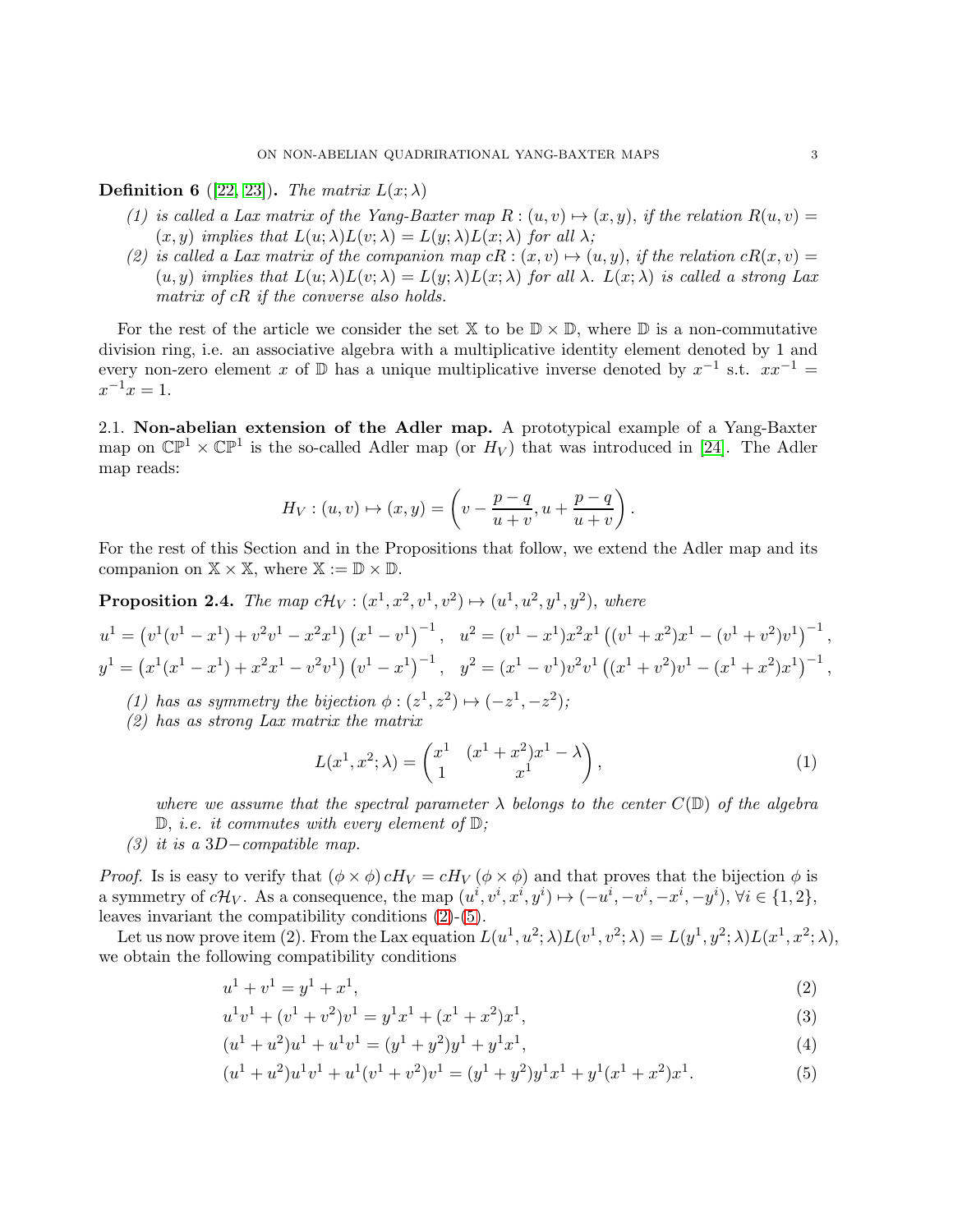First note that the compatibility conditions [\(2\)](#page-2-0)-[\(5\)](#page-2-1) are symmetric under the interchange

<span id="page-3-3"></span><span id="page-3-2"></span><span id="page-3-1"></span><span id="page-3-0"></span>
$$
(u^1, u^2, v^1, v^2) \leftrightarrow (y^1, y^2, x^1, x^2). \tag{6}
$$

Equations [\(2\)](#page-2-0), [\(3\)](#page-2-2) are linear in  $u^1, y^1$ , and do not include  $u^2, y^2$ , so the latter can be easily solved for  $u^1, y^1$ . Specifically, by eliminating  $y^1$  from [\(2\)](#page-2-0), [\(3\)](#page-2-2), we obtain

$$
u^{1} = (v^{1}(v^{1} - x^{1}) + v^{2}v^{1} - x^{2}x^{1}) (x^{1} - v^{1})^{-1}.
$$
 (7)

Applying [\(6\)](#page-3-0) to [\(7\)](#page-3-1) we get

$$
y^{1} = (x^{1}(x^{1} - v^{1}) + x^{2}x^{1} - v^{2}v^{1}) (v^{1} - x^{1})^{-1}.
$$
\n(8)

Substituting  $(7),(8)$  $(7),(8)$  to  $(4),(5)$  $(4),(5)$  and by solving them we obtain

$$
y^{2} = (x^{1} - v^{1})v^{2}v^{1} (x^{1}(v^{1} - x^{1}) + v^{2}v^{1} - x^{2}x^{1})^{-1},
$$
\n(9)

$$
u^{2} = (v^{1} - x^{1})x^{2}x^{1} (v^{1}(x^{1} - v^{1}) + x^{2}x^{1} - v^{2}v^{1})^{-1}.
$$
\n(10)

Equations [\(7\)](#page-3-1),[\(8\)](#page-3-2), [\(9\)](#page-3-3) and [\(10\)](#page-3-4), coincide with the defining relations of the map  $c\mathcal{H}_V$  of the proposition. Moreover,  $(7), (8), (9)$  $(7), (8), (9)$  $(7), (8), (9)$  $(7), (8), (9)$  and  $(10)$  is the unique solution of the compatibility conditions  $(2)-(5)$  $(2)-(5)$ , so the Lax matrix  $L(x^1, x^2; \lambda)$  is strong.

The 3D–compatibility of  $c\mathcal{H}_V$  can be proven by direct computation. Alternatively, by using the fact that  $L(x^1, x^2; \lambda)$  is strong, from [\[23,](#page-12-5) [25\]](#page-12-7) the 3D-compatibility follows.

In the commutative setting where all variables are considered elements of the center of the algebra  $\mathbb{D}$ , from the defining relations of  $c\mathcal{H}_V$  we obtain that

<span id="page-3-4"></span>
$$
u^2u^1 = x^2x^1, \quad y^2y^1 = v^2v^1,
$$

so the products  $x^2x^1$  and  $v^2v^1$  are invariants of  $cH_V$ . Clearly the latter are no longer invariants of the map in the non-commutative setting. Nevertheless, if we assume that the products  $x^2x^1$  and  $v^2v^1$  belong to the center of the algebra  $\mathbb{D}$ , i.e. they commute with all elements of  $\mathbb{D}$ , then these products are invariants of the map. This assumption is referred to as centrality assumption and it was firstly introduced in [\[26,](#page-12-8) [16\]](#page-11-15) where it played an essential role in obtaining the companion map of the so-called N-periodic reduction of the KP map.

From further on, when we refer to the centrality assumption for a map  $F : (z^1, z^2, w^1, w^2) \mapsto$  $(\bar{z}^1, \bar{z}^2, \bar{w}^1, \bar{w}^2)$  we refer to

<span id="page-3-5"></span>
$$
z^{2}z^{1} = p \in C(\mathbb{D}), \quad w^{2}w^{1} = q \in C(\mathbb{D}), \tag{11}
$$

where  $C(\mathbb{D})$  the center of the algebra  $\mathbb{D}$ . Note that as a consequence of [\(11\)](#page-3-5), we have the commutativity relations  $z^2 z^1 = z^1 z^2$ ,  $w^2 w^1 = w^1 w^2$ .

**Proposition 2.5.** Under the centrality assumption, the map  $cH_V$  of Proposition [2.4](#page-2-4) is quadrirational with companion map that reads  $\mathcal{H}_V : (u^1, u^2, v^1, v^2) \mapsto (x^1, x^2, y^1, y^2)$ , where

$$
x^{1} = (u^{1} + v^{1})^{-1} ((u^{1} + v^{1})v^{1} + v^{2}v^{1} - u^{2}u^{1}), \quad x^{2} = u^{2}u^{1} ((u^{1} + v^{1})v^{1} + v^{2}v^{1} - u^{2}u^{1})^{-1} (u^{1} + v^{1}),
$$
  
\n
$$
y^{1} = (u^{1} + v^{1})^{-1} ((u^{1} + v^{1})u^{1} + u^{2}u^{1} - v^{2}v^{1}), \quad y^{2} = v^{2}v^{1} ((u^{1} + v^{1})u^{1} + u^{1}u^{1} - v^{2}v^{1})^{-1} (u^{1} + v^{1}).
$$
  
\nThis means 2<sup>t</sup> is a Vence-Bartre mean

The map  $\mathcal{H}_V$  is a Yang-Baxter map.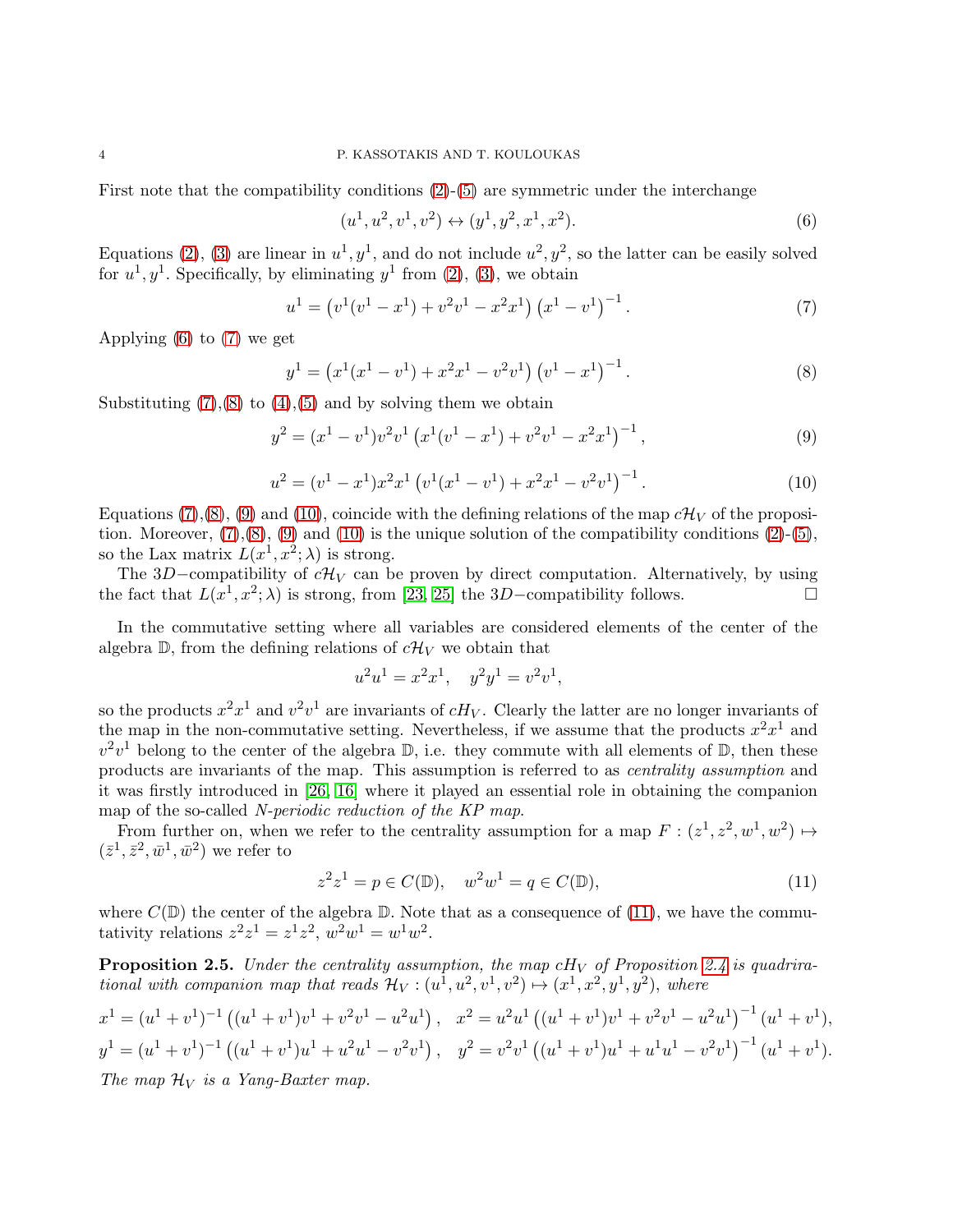*Proof.* Note that under the centrality assumption [\(11\)](#page-3-5), from the map  $c\mathcal{H}_V$  of Proposition [2.4](#page-2-4) we obtain

$$
x^{2}x^{1} = u^{2}u^{1} = p \in C(\mathbb{D}), \quad y^{2}y^{1} = v^{2}v^{1} = q \in C(\mathbb{D}).
$$
\n(12)

The first defining relation of  $c\mathcal{H}_V$  of Proposition [2.4](#page-2-4) reads

<span id="page-4-1"></span>
$$
u^{1} = -v^{1} + (v^{2}v^{1} - x^{2}x^{1})(x^{1} - v^{1})^{-1},
$$

by using  $x^2x^1 = u^2u^1$  from [\(12\)](#page-4-1), we can solve for  $x^1$  to obtain

$$
x^{1} = (u^{1} + v^{1})^{-1} ((u^{1} + v^{1})v^{1} + v^{2}v^{1} - u^{2}u^{1}),
$$
\n(13)

namely the first defining relation of  $\mathcal{H}_V$  mapping. Now we can substitute [\(13\)](#page-4-2) to the second defining relation of  $c\mathcal{H}_V$  and solve for  $x^2$  in terms of  $u^i, v^i, i = 1, 2$ , or equivalently from [\(3\)](#page-2-2) of the compatibility conditions, by using again  $x^2x^1 = u^2u^1$ , we obtain the second defining relation of  $\mathcal{H}_V$  mapping, namely

$$
x^{2} = u^{2}u^{1} \left( (u^{1} + v^{1})v^{1} + v^{2}v^{1} - u^{2}u^{1} \right)^{-1} (u^{1} + v^{1}). \tag{14}
$$

Now we substitute [\(13\)](#page-4-2) and [\(14\)](#page-4-3) to the third and forth defining relation of  $c\mathcal{H}_V$  of Proposition [2.4,](#page-2-4) to obtain

$$
y^{1} = (u^{1} + v^{1})^{-1} ((u^{1} + v^{1})u^{1} + u^{2}u^{1} - v^{2}v^{1}), \qquad (15)
$$

$$
y^{2} = v^{2}v^{1} \left( (u^{1} + v^{1})u^{1} + u^{1}u^{1} - v^{2}v^{1} \right)^{-1} (u^{1} + v^{1}). \tag{16}
$$

 $(13)-(16)$  $(13)-(16)$  $(13)-(16)$  constitute the defining relations of  $H_V$  mapping and that completes the first part of the proof.

The proof that  $\mathcal{H}_V$  is a Yang-Baxter map follows from the fact that it is the companion of a 3D−compatible map.

<span id="page-4-4"></span><span id="page-4-3"></span><span id="page-4-2"></span> $\Box$ 

The  $\mathcal{H}_V$  map serves as the non-abelian form of the Adler map  $(H_V)$ . This is apparent since under the change of variables  $(u, p, v, q) = (u^1, u^1u^2, v^1, v^1v^2), \mathcal{H}_V$  reads

$$
\mathcal{H}_V: (u, p, v, q) \mapsto (x, p, y, q),
$$

where

$$
x = v + (u + v)^{-1}(q - p),
$$
  $y = u + (u + v)^{-1}(p - q),$ 

<span id="page-4-0"></span>that clearly coincides with the Adler map in the commutative case.

#### 3. Non-abelian extension of quadrirational Yang-Baxter maps

**Proposition 3.1.** Provided the centrality assumptions [\(11\)](#page-3-5), the map

$$
c\mathcal{K}_{a,b,c}: (x^1, x^2, v^1, v^2) \mapsto (u^1, u^2, y^1, y^2),
$$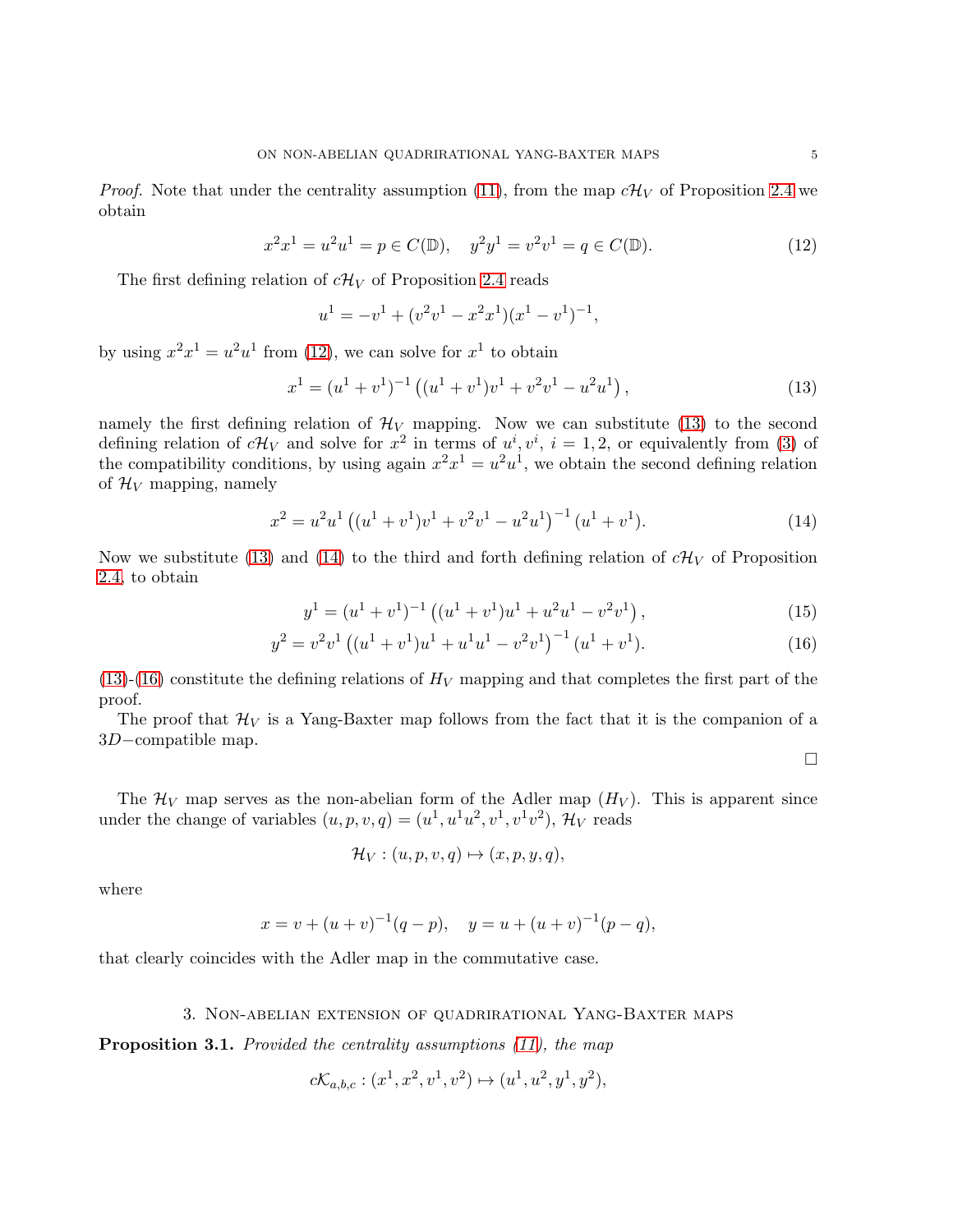where

$$
u^{1} = (b - cv^{1})(x^{2} - v^{2})x^{1} (x^{1} - v^{1})^{-1} (a - cv^{2})^{-1},
$$
  
\n
$$
u^{2} = (a - cv^{2})(x^{1} - v^{1})x^{2} (x^{2} - v^{2})^{-1} (b - cv^{1})^{-1},
$$
  
\n
$$
y^{1} = (b - cx^{1})(x^{2} - v^{2})v^{1} (x^{1} - v^{1})^{-1} (a - cx^{2})^{-1},
$$
  
\n
$$
y^{2} = (a - cx^{2})(x^{1} - v^{1})v^{2} (x^{2} - v^{2})^{-1} (b - cx^{1})^{-1},
$$

with  $a, b, c \in C(\mathbb{D})$  and neither  $a, c$  nor  $b, c$  simultaneously zero,

(1) has as symmetries the bijections

$$
\psi : (z^1, z^2) \mapsto (\frac{b}{a}z^2, \frac{a}{b}z^1), \tag{17}
$$

$$
\phi: (z^1, z^2) \mapsto \left(\frac{b}{a}(a - cz^2)z^1(cz^1 - b)^{-1}, \frac{a}{b}(b - cz^1)z^2(cz^2 - a)^{-1}\right);
$$
\n(18)

(2) has as strong Lax matrix the matrix

$$
L(x^{1}, x^{2}; \lambda) = \begin{pmatrix} ax^{1} - cx^{2}x^{1} & \lambda(b - cx^{1}) \\ a - cx^{2} & bx^{2} - cx^{1}x^{2} \end{pmatrix},
$$
\n(19)

where the spectral parameter  $\lambda \in C(\mathbb{D})$ ;

- (3) it is a 3D−compatible map;
- (4) it is quadrirational and its companion map reads

<span id="page-5-1"></span>
$$
\mathcal{K}_{a,b,c}: (u^1, u^2, v^1, v^2) \mapsto (x^1, x^2, y^1, y^2),
$$

where

$$
x^{1} = (au^{1} + bv^{2} - c(v^{1}v^{2} + u^{1}v^{2}))^{-1}u^{1}(av^{1} + bu^{2} - c(v^{2}v^{1} + u^{2}v^{1})),
$$
  
\n
$$
x^{2} = (bu^{2} + av^{1} - c(v^{2}v^{1} + u^{2}v^{1}))^{-1}u^{2}(bv^{2} + au^{1} - c(v^{1}v^{2} + u^{1}v^{2})),
$$
  
\n
$$
y^{1} = (au^{1} + bv^{2} - c(u^{1}u^{2} + u^{1}v^{2}))v^{1}(bu^{2} + av^{1} - c(u^{2}u^{1} + u^{2}v^{1}))^{-1},
$$
  
\n
$$
y^{2} = (bu^{2} + av^{1} - c(u^{2}u^{1} + u^{2}v^{1}))v^{2}(au^{1} + bv^{2} - c(u^{1}u^{2} + u^{1}v^{2}))^{-1}.
$$

(5) The map  $\mathcal{K}_{a,b,c}$  is a Yang-Baxter map.

*Proof.* First note that as a consequence of the centrality assumption [\(11\)](#page-3-5), from the map  $c\mathcal{K}_{a,b,c}$ we obtain

<span id="page-5-0"></span>
$$
x^{2}x^{1} = u^{2}u^{1} = p \in C(\mathbb{D}), \quad y^{2}y^{1} = v^{2}v^{1} = q \in C(\mathbb{D}).
$$
\n(20)

One can verify that  $(\phi \times \phi) cK_{a,b,c} = cK_{a,b,c} (\phi \times \phi)$ , as well as  $(\psi \times \psi) cK_{a,b,c} = cK_{a,b,c} (\psi \times \psi)$ and that proves that the bijections  $\phi$  and  $\psi$  are a symmetries of  $c\mathcal{K}_{a,b,c}$ . It can also easily shown that  $\psi^2 = \phi^2 = id$ , so  $\psi^{-1} = \psi$ ,  $\phi^{-1} = \phi$ , provided [\(20\)](#page-5-0) holds.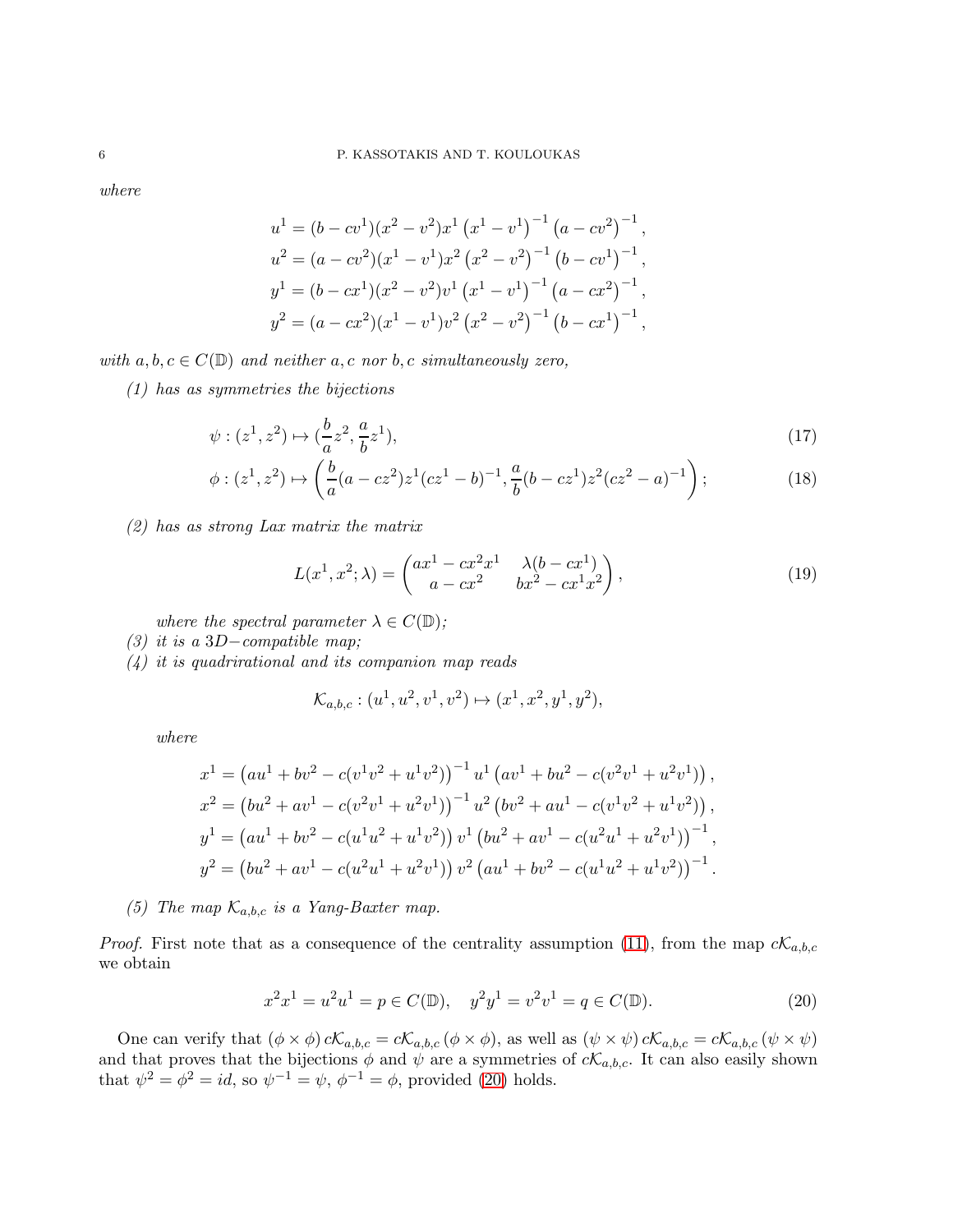From the Lax equation  $L(u^1, u^2; \lambda) L(v^1, v^2; \lambda) = L(y^1, y^2; \lambda) L(x^1, x^2; \lambda)$ , we obtain the following compatibility conditions

$$
(b - cu1)(a - cv2) = (b - cy1)(a - cx2),
$$
\n(21)

$$
(a - cu2)(b - cv1) = (a - cy2)(b - cx1),
$$
\n(22)

$$
(b - cu1)u2(b - cv1)v2 = (b - cy1)y2(b - cx1)x2,
$$
\n(23)

$$
(a - cu2)u1(a - cv2)v1 = (a - cy2)y1(a - cx2)x1,
$$
\n(24)

$$
(b - cu1)u2(a - cv2) + (a - cu2)(a - cv2)v1 = (b - cy1)y2(a - cx2) + (a - cy2)(a - cx2)x1,
$$
 (25)

$$
(a - cu2)u1(b - cv1) + (b - cu1)(b - cv1)v2 = (a - cy2)y1(b - cx1) + (b - cy1)(b - cx1)x2.
$$
 (26)

The system of equations [\(21\)](#page-6-0)-[\(24\)](#page-6-1) determines uniquely  $u^i, y^i$  as functions of  $v^i, x^i, i = 1, 2$  i.e. the defining relations of the map  $c\mathcal{K}_{a,b,c}$  of this Proposition. Then, substituting  $c\mathcal{K}_{a,b,c}$  into [\(25\)](#page-6-2),[\(26\)](#page-6-3), the latter are satisfied provided [\(20\)](#page-5-0) holds. So  $c\mathcal{K}_{a,b,c}$  is uniquely determined by [\(21\)](#page-6-0)-[\(26\)](#page-6-3) and that proves that [\(19\)](#page-5-1) serves as a strong Lax matrix of  $c\mathcal{K}_{a,b,c}$ .

Using [\[22\]](#page-12-4), the proof that  $\mathcal{K}_{a,b,c}$  is a Yang-Baxter map, follows directly from its Lax representation and the fact that it can be written as the projective action

$$
x^{1} = [u^{1}]L(v^{1}, v^{2}, u^{2}u^{1}), x^{2} = [u^{2}]L(v^{1}, v^{2}, u^{1}u^{2}), y^{1} = L(u^{1}, u^{2}, v^{2}v^{1})[v^{1}], y^{2} = L(u^{1}, u^{2}, v^{2}v^{1})[v^{2}],
$$
  
where

where

$$
\begin{pmatrix} a & b \ c & d \end{pmatrix} [x] := (ax+b)(cx+d)^{-1}, \quad [x] \begin{pmatrix} a & b \ c & d \end{pmatrix} := (xc+d)^{-1}(xa+b).
$$

Then the 3D–compatibility of  $cK_{a,b,c}$  follows, since it serves as the companion map of a Yang-Baxter map.

<span id="page-6-6"></span><span id="page-6-5"></span><span id="page-6-4"></span><span id="page-6-3"></span><span id="page-6-2"></span><span id="page-6-1"></span><span id="page-6-0"></span>
$$
\Box
$$

The following remarks are in order.

- For  $a, b, c \geq 0$ , the map  $\mathcal{K}_{a,b,-c}$ , is a totaly positive Yang-Baxter map.
- Under the change of variables  $(u, p, v, q) = (u^1, u^1u^2, v^1, v^1v^2)$ , the symmetries  $\phi, \psi$ , obtain the form:

$$
\psi : (u, p) \mapsto (\frac{b}{a}pu^{-1}, p), \tag{27}
$$

$$
\phi: (u, p) \mapsto \left(\frac{b}{a}(au - cp)(cu - b)^{-1}, p\right),\tag{28}
$$

also  $\mathcal{K}_{a,b,c}$  reads:

$$
\mathcal{K}_{a,b,c}: (u, p, v, q) \mapsto (x, p, y, q), \tag{29}
$$

where

$$
x = v (auv + bq - cq(u + v))^{-1} (auv + bp - c(qu + pv)),
$$
  

$$
y = (auv + bq - c(pv + qu)) (auv + bp - cp(u + v))^{-1} u.
$$

In the following Proposition, we use the symmetries  $\phi$  and  $\psi$ , in order to obtain three additional non  $YB$  equivalent families of Yang-Baxter maps.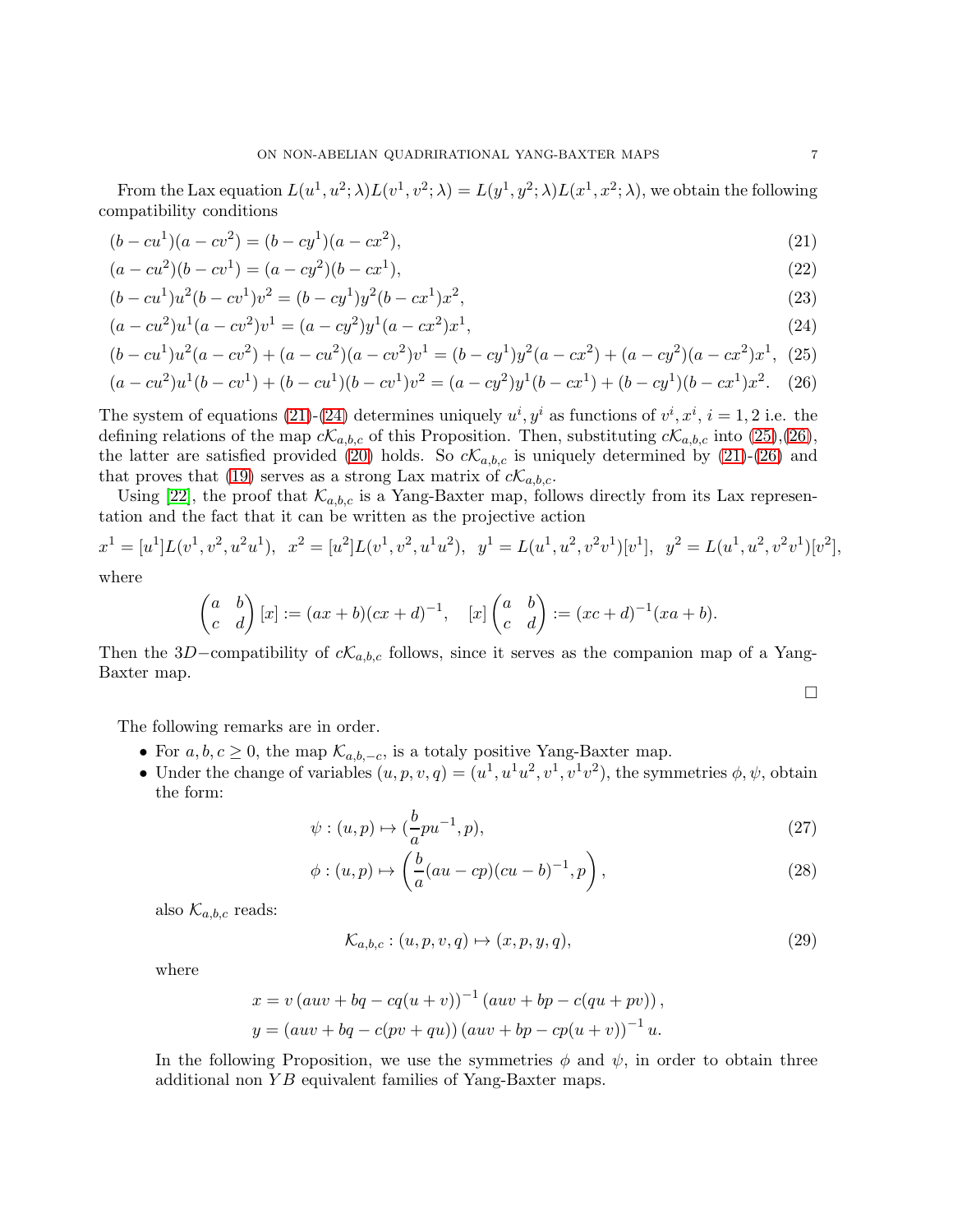<span id="page-7-1"></span>**Proposition 3.2.** Let  $\mathcal{K}_{a,b,c}$ :  $(u, p, v, q) \mapsto (x, p, y, q)$ , be the Yang-Baxter map given in [\(29\)](#page-6-4), with symmetries the bijections  $\psi$ ,  $\phi$  given in [\(27\)](#page-6-5),[\(28\)](#page-6-6). The maps  $\Lambda_{a,b,c} := (\psi^{-1} \times id) \mathcal{K}_{a,b,c}$  (id  $\times \psi$ ),  $\mathcal{H}_{a,b,c} := (\phi^{-1} \times id) \mathcal{K}_{a,b,c}$  (id  $\times \phi$ ), and  $\mathcal{F}_{a,b,c} := (\psi^{-1} \circ \phi^{-1} \times id) \mathcal{K}_{a,b,c}$  (id  $\times \phi \circ \psi$ ), where

$$
x = pv (ab(qu + pv) - cq(bp + aw))^{-1} (ab(u + v) - c(bq + aw)),
$$
  
\n
$$
y = q (ab(u + v) - c(bp + aw)) (ab(qu + pv) - cp(bq + aw))^{-1} u,
$$
  
\n
$$
x = \left( (aw - bq)(v - \frac{c}{a}q)^{-1} - (aw - bp)(v - \frac{b}{c})^{-1} \right)^{-1}
$$
  
\n
$$
\left( p(aw - bq)(\frac{a}{c}v - q)^{-1} - (aw - bp)(\frac{c}{b}v - 1)^{-1} \right),
$$
  
\n
$$
y = (a(ab - c^2q)uv + abc(q - p)v + bq(c^2p - ab))
$$
  
\n
$$
(a(ab - c^2p)uv + abc(p - q)u + bp(c^2q - ab))^{-1} u,
$$
  
\n
$$
x = p (cp(u - v)(b - cv)^{-1} - a(qu - pv)(cq - av)^{-1})^{-1}
$$
  
\n
$$
(b(u - v)(b - cv)^{-1} - c(qu - pv)(cq - av)^{-1}),
$$
  
\n
$$
y = q ((ab - c^2q)u + bc(q - p) + (c^2p - ab)v)
$$
  
\n
$$
(q(ab - c^2p)u + ac(p - q)uv + p(c^2q - ab)v)^{-1}u,
$$
  
\n(F<sub>a,b,c</sub>)

are non-abelian quadrirational Yang-Baxter maps.

*Proof.* The proof follows directly by applying Proposition [2.2](#page-1-1) to the map  $\mathcal{K}_{a,b,c}$ .

In the abelian setting and for generic a, b, c, it holds that  $\mathcal{H}_{a,b,c}$  is related to  $\mathcal{K}_{a,b,c}$  through the conjugation  $\chi: z \mapsto (1-z)^{-1}$  followed by  $(p,q) \mapsto ((1-p)^{-1}, (1-q)^{-1})$  [\[20\]](#page-12-2), i.e.  $\mathcal{H}_{a,b,c}$  $\chi^{-1} \times \chi^{-1} \mathcal{K}_{a,b,c} \chi \times \chi$ . Also,  $\Lambda_{a,b,c}$  is related to  $\mathcal{K}_{a,b,c}$  through the conjugation  $\omega : z \mapsto z^{-1}$  followed by  $(p,q) \mapsto (p^{-1}, q^{-1})$ . So in the commutative setting essentially we have two non-equivalent families of Yang-Baxter maps, the family  $\mathcal{H}_{a,b,c}$  and the family  $\mathcal{F}_{a,b,c}$  which coincide with the families H and F in [\[1,](#page-11-0) [20\]](#page-12-2). In the non-abelian setting, the families  $\mathcal{K}_{a,b,c}$ ,  $\Lambda_{a,b,c}$  and  $\mathcal{H}_{a,b,c}$  are no longer equivalent under conjugation. In the commutative diagram of Figure [1,](#page-8-1) we present the four families of quadrirational Yang-Baxter maps  $\mathcal{K}_{a,b,c}, \Lambda_{a,b,c}, \mathcal{H}_{a,b,c}, \mathcal{F}_{a,b,c}$  and their interrelations in the abelian and the non-abelian setting respectively, for generic  $a, b$  and  $c$ .

<span id="page-7-0"></span>As a final remark, note that for  $a, b, c \ge 0$ , the map  $\Lambda_{a,b,-c}$ , is a totaly positive Yang-Baxter map.

### 4. Conclusions

In this article we used Lax formulation to introduce four lists of non-abelian quadrirational Yang-Baxter maps, by providing the canonical forms of the generic maps that correspond to each of these lists, namely the maps  $\mathcal{F}_{1,1,1}$ ,  $\mathcal{H}_{1,1,1}$ ,  $\mathcal{K}_{1,1,1}$  and  $\Lambda_{1,1,1}$ . Various degenerations of these canonical maps led to the remaining members of the corresponding  $\mathcal{F}, \mathcal{H}, \mathcal{K}$  and  $\Lambda$  lists of non-abelian Yang-Baxter maps presented in Appendix [A.](#page-8-0)

In the case of entwining Yang-Baxter maps [\[27\]](#page-12-9), one can combine the results of this article together with the results of [\[28\]](#page-12-10), to obtain non-abelian entwining Yang-Baxter maps associated with each member (apart  $\mathcal{F}_{IV}$ ) of the  $\mathcal{F}, \mathcal{H}, \mathcal{K}$  and  $\Lambda$  lists.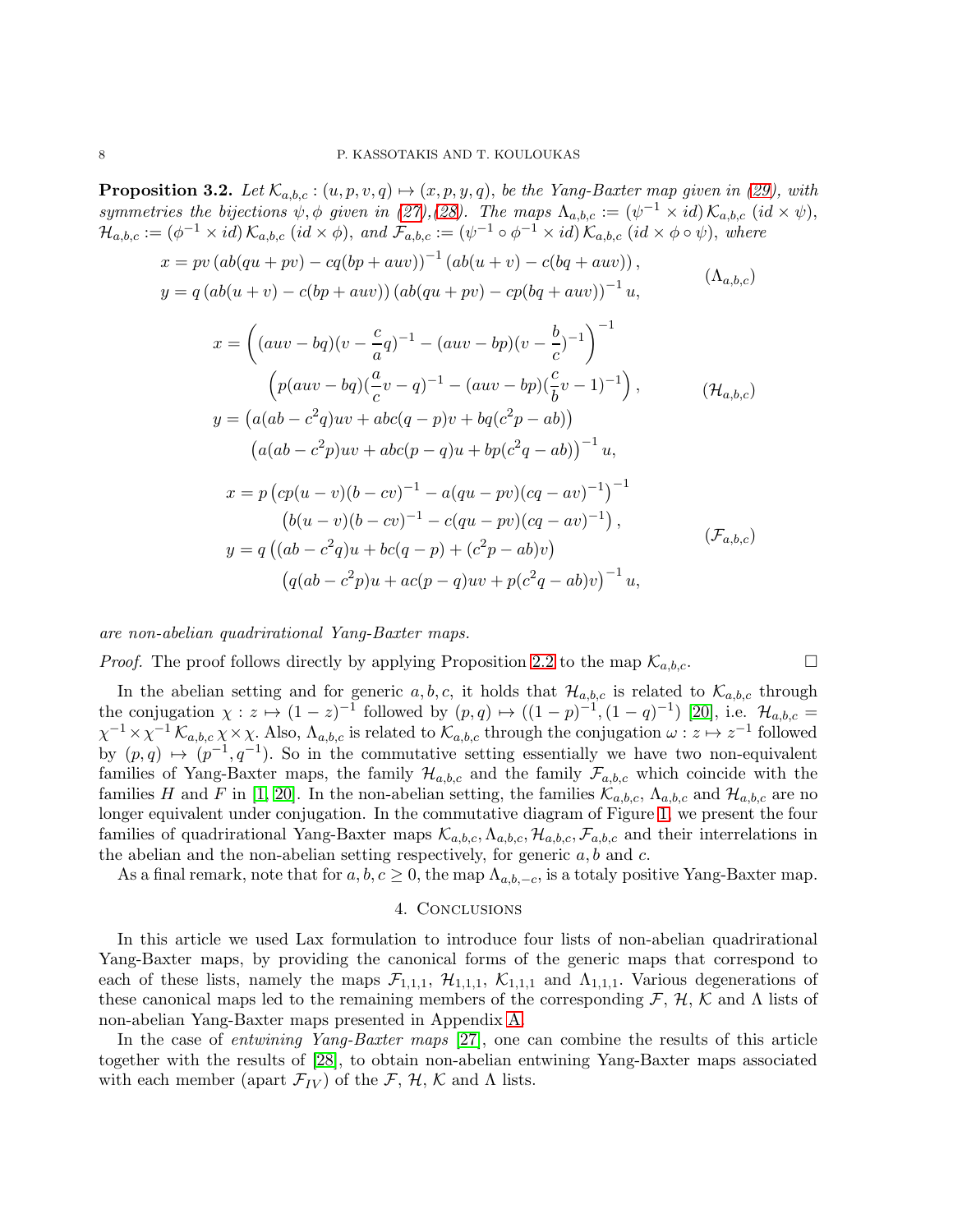

<span id="page-8-1"></span>Figure 1. The four families of quadrirational Yang-Baxter maps in the abelian and in the non-abelian setting. The morphisms  $\Phi, \Psi$ , are respectively defined by  $\Phi: R \to (\phi^{-1} \times id)R(\check{id} \times \phi)$  and  $\Psi: R \to (\psi^{-1} \times id)R(id \times \check{\psi})$ , where  $\phi, \psi$  the symmetries defined in [\(27\)](#page-6-5),[\(28\)](#page-6-6).

Finally note that the families of Yang-Baxter maps presented in this article serve as the lowest members of hierarchies of families of Yang-Baxter maps. For example the map  $\mathcal{K}_{a,b,c}$  is the companion map (for  $N=2$ ) of the following 3D-compatible hierarchy of maps [\[29\]](#page-12-11):

$$
c\mathcal{K}_{a^1,...,a^N,c}^N : (x^1,...,x^N,v^1,...,v^N) \mapsto (u^1,...,u^N,y^1,...,y^N),
$$

where

$$
u^{i} = (a^{i} - cv^{i})(x^{i-1} - v^{i-1})x^{i} (x^{i} - v^{i})^{-1} (a^{i-1} - cv^{i-1})^{-1},
$$
  
\n
$$
y^{i} = (a^{i} - cx^{i})(x^{i-1} - v^{i-1})v^{i} (x^{i} - v^{i})^{-1} (a^{i-1} - cx^{i-1})^{-1},
$$
  
\n $i = 1,..., N,$ 

with  $a^i, c \in C(\mathbb{D})$  and  $a^i, c \forall i \in \{1, ..., N\}$  not simultaneously zero and the index i is considered modulo N. Note that

$$
\psi_{a^1,...,a^N} : (z^1, \dots, z^i, \dots, z^N) \mapsto \left( \frac{a^1}{a^N} z^N, \dots, \frac{a^i}{a^i - 1} z^{i-1}, \dots, \frac{a^N}{a^{N-1}} z^{N-1} \right),
$$

is a symmetry of  $c\mathcal{K}_{a^1,\dots,a^N,c}^N$ . The hierarchy  $c\mathcal{K}_{a^1,\dots,a^N,c}^N$  with  $c=0$ , and  $a^i=1,\forall i$ , i.e.  $c\mathcal{K}_{1,\dots,1,0}^N$ , coincides with the so-called N−periodic reduction of the KP map and it was firstly considered in [\[26,](#page-12-8) [16\]](#page-11-15) c.f. [\[30\]](#page-12-12). Whereas the non-equivalent hierarchy  $(\psi_{1,\dots,1}^{-1} \times id) c\mathcal{K}_{1,\dots,1,0}^{N}$   $(id \times \psi_{1,\dots,1})$  was firstly considered in [\[31\]](#page-12-13). Furthermore, since  $c\mathcal{K}_{1,\dots,1,0}^N$  with  $i \in \mathbb{Z}$  (or equivalently  $N \to \infty$ ) is the non-abelian KP map (Hirota-Miwa map), interesting and open questions concern the underlying geometry and the identification of  $c\mathcal{K}_{a^1,\dots,a^N,c}^N$  as an integrable difference system when  $i \in \mathbb{Z}$  and for generic  $a^1, \ldots, a^N$  and c.

# <span id="page-8-0"></span>Appendices

## APPENDIX A. THE NON-ABELIAN  $\mathcal{F}, \mathcal{K}, \Lambda$  and  $\mathcal{H}$  lists

For generic a, b, c, the families of maps  $\mathcal{F}_{a,b,c}$ ,  $\mathcal{K}_{a,b,c}$ ,  $\Lambda_{a,b,c}$  and  $\mathcal{H}_{a,b,c}$ , given in Proposition [3.2](#page-7-1) and in [\(29\)](#page-6-4) are considered as the generic maps of the  $\mathcal{F}, \mathcal{K}, \Lambda$  and  $\mathcal{H}$  lists. For each generic map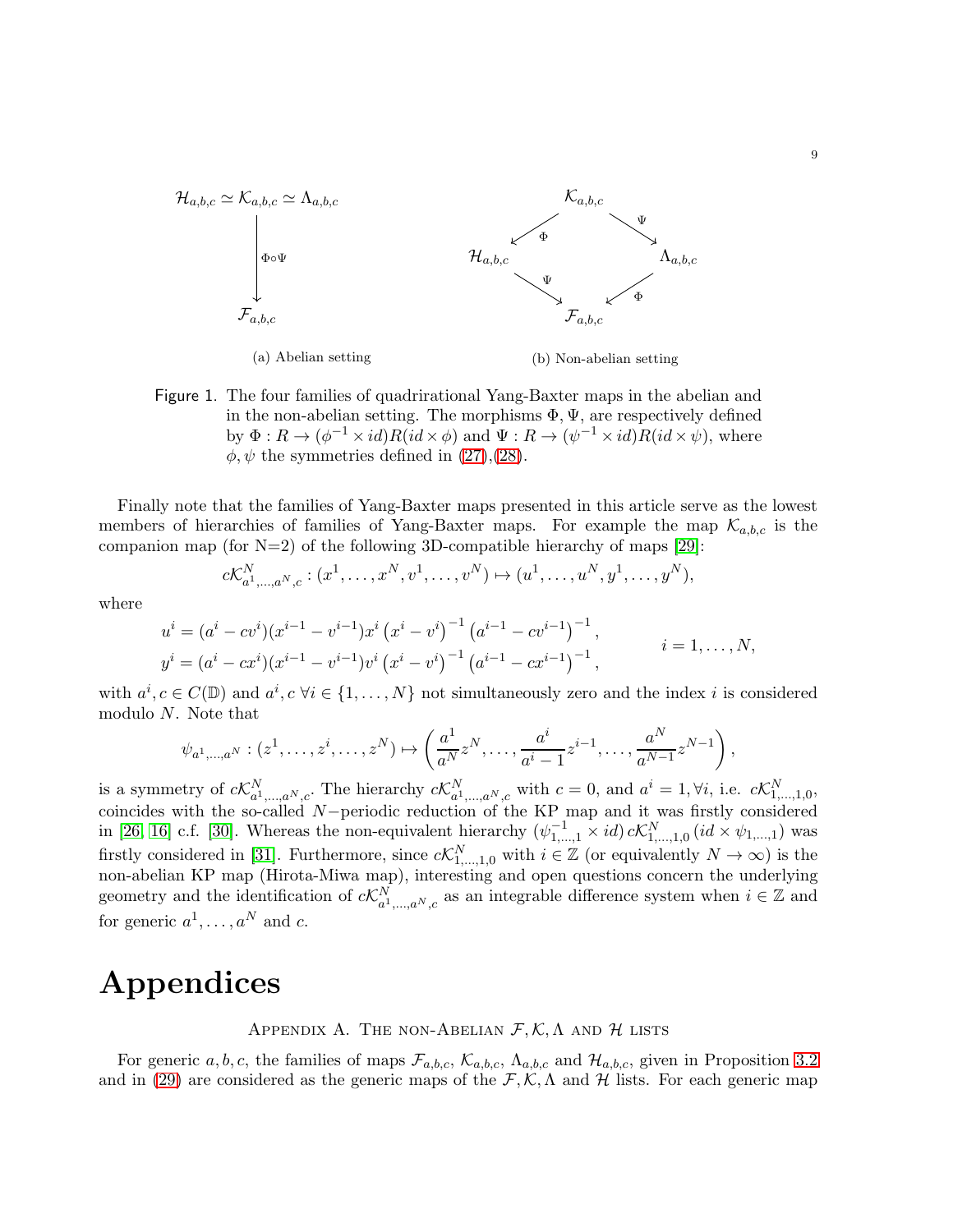various degeneracies can occur by demanding for instance the coalescence of singularities of the generic map when restricted in the abelian domain. Using as a guiding principle this coalescence of singularities, in what follows we present the non-Abelian  $\mathcal F$  list. Then from the  $\mathcal F$ −list and by using Proposition [2.2](#page-1-1) we obtain the  $K$ ,  $\Lambda$  and  $\mathcal{H}$  lists.

The non-Abelian  $\mathcal{F}-$ list. The non-Abelian  $\mathcal{F}-$ list of quadrirational Yang-Baxter maps reads:

$$
R: (u, p, v, q) \mapsto (x, p, y, q)
$$

where:

$$
x = p (p(u - v)(1 - v)^{-1} - (qu - pv)(q - v)^{-1})^{-1}
$$
  
\n
$$
((u - v)(1 - v)^{-1} - (qu - pv)(q - v)^{-1}),
$$
  
\n
$$
y = q ((1 - q)u + q - p + (p - 1)v) ((1 - p)u + (p - q)uv + p(q - 1)v)^{-1}u,
$$
  
\n
$$
x = q^{-1}(1 - v)(u - v)^{-1}(qu - pv + p - q)v(1 - v)^{-1},
$$
  
\n
$$
y = p^{-1}(qu - pv + p - q)(u - v)^{-1}u,
$$
  
\n
$$
x = q^{-1}v(u - v)^{-1}(qu - pv),
$$
  
\n
$$
(T - q)u + q(v - v)^{-1}(qu - pv)u
$$

$$
x = q^{-v}(u - v)^{-1}(qu - pv),
$$
  
\n
$$
y = p^{-1}(qu - pv)(u - v)^{-1}u,
$$
\n
$$
(F_{III} \equiv F_{0,0,1})
$$

$$
x = (u - v)^{-1} (u - v + p - q)v,
$$
  
\n
$$
y = (u - v + p - q)(u - v)^{-1}u,
$$
\n
$$
(F_{IV})
$$

$$
x = v + (p - q)(u - v)^{-1},
$$
  
\n
$$
y = u + (p - q)(u - v)^{-1},
$$
\n
$$
(F_V)
$$

Note that the  $\mathcal{F}_{IV}$  map is obtained from  $\mathcal{F}_{II}$  by setting

$$
(x, y, u, v, p, q) \mapsto (1 + \epsilon x, 1 + \epsilon y, 1 + \epsilon u, 1 + \epsilon v, 1 + \epsilon p, 1 + \epsilon q)
$$

and then sending  $\epsilon \to 0$ . Furthermore the  $\mathcal{F}_V$  map is obtained from  $\mathcal{F}_{IV}$  by setting

$$
(x, y, u, v, p, q) \mapsto (1 + \epsilon x, 1 + \epsilon y, 1 + \epsilon u, 1 + \epsilon v, 1 + \epsilon^2 p, 1 + \epsilon^2 q)
$$

and then sending  $\epsilon \to 0$ .

The non-abelian maps  $\mathcal{F}_{III}$  and  $\mathcal{F}_{V}$  were first introduced in [\[1\]](#page-11-0).

The non-Abelian  $K-$ list. The non-Abelian  $K-$ list of quadrirational Yang-Baxter maps reads:

$$
R: (u, p, v, q) \mapsto (x, p, y, q)
$$

where: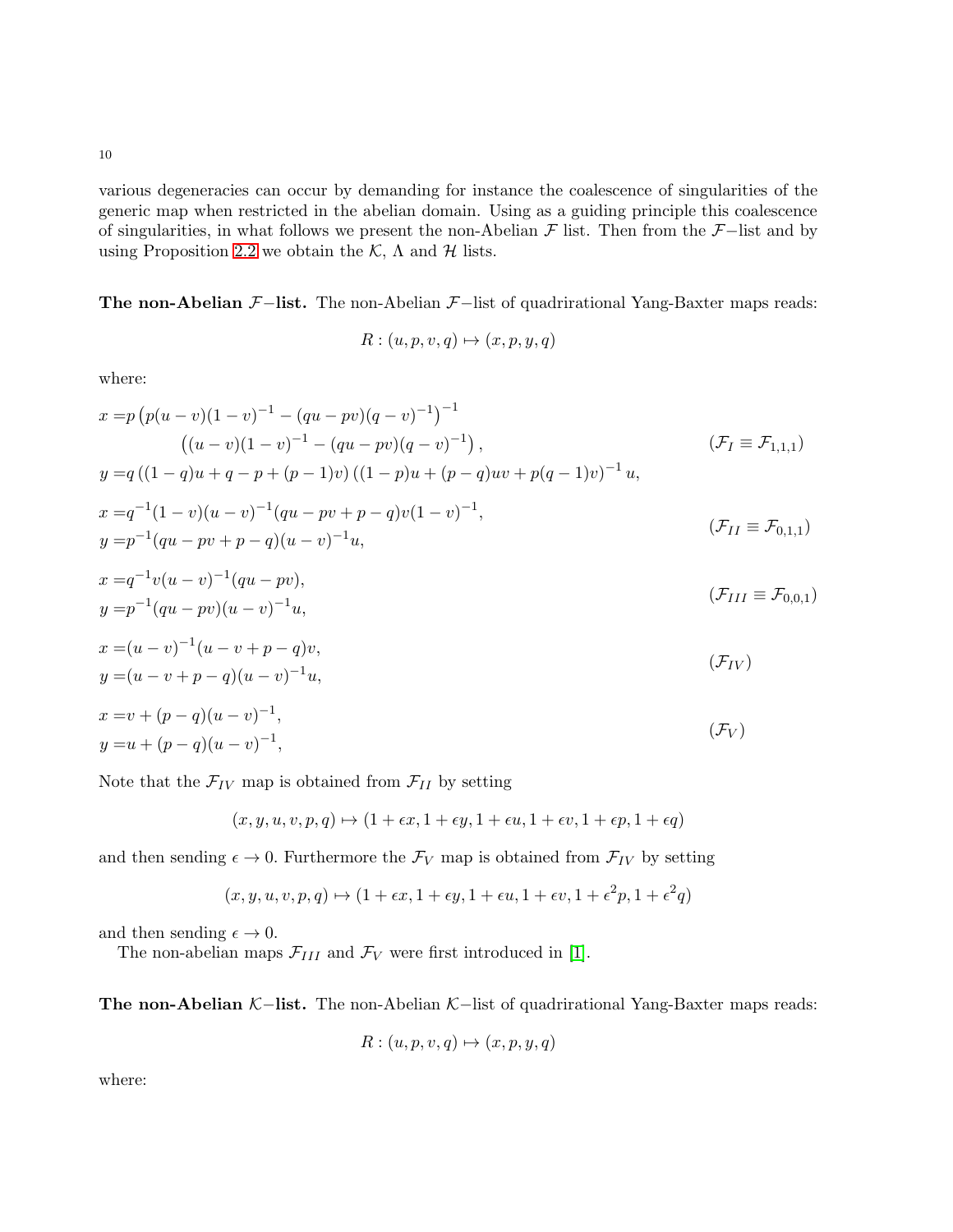$$
x = v (uv + q(1 - u - v))^{-1} (p + uv - qu - pv),
$$
  
\n
$$
y = (q + uv - qu + pv) (uv + p(1 - u - v))^{-1} u,
$$
  
\n
$$
x = q^{-1}v (1 - u - v)^{-1} (p - qu - pv),
$$
  
\n
$$
y = p^{-1} (q - qu - pv) (1 - u - v)^{-1} u,
$$
  
\n
$$
x = pv (qu + pv)^{-1} (u + v),
$$
  
\n
$$
y = q(u + v) (qu + pv)^{-1} u,
$$
  
\n
$$
(K_{III})
$$

The non-abelian map  $\mathcal{K}_{III}$  was first introduced in [\[31\]](#page-12-13).

The non-Abelian Λ–list. The non-Abelian Λ–list of quadrirational Yang-Baxter maps reads:

$$
R: (u, p, v, q) \mapsto (x, p, y, q)
$$

where:

$$
x = pv (qu + pv - q(p + uv))^{-1} (u + v - q - uv),
$$
  
\n
$$
y = q (u + v - p - uv) (qu + pv - p(q + uv))^{-1} u,
$$
  
\n
$$
x = pv (qu + pv - pq)^{-1} (u + v - q),
$$
  
\n
$$
y = q (u + v - p) (qu + pv - pq)^{-1} u,
$$
  
\n
$$
x = v(uv + q)^{-1} (uv + p),
$$
  
\n
$$
y = (uv + q)(uv + p)^{-1} u,
$$
  
\n
$$
(A_{III})
$$
  
\n
$$
(A_{III})
$$

Note that  $\Lambda_{II}$  is obtained from  $(\Lambda_{a,b,c})$  by setting  $c \mapsto ab$  and then taking  $a = 0$ . We can take  $b = 0$  instead, but the map we obtain is equivalent up to conjugation with  $\chi(\alpha): z \mapsto \alpha z^{-1}$ , with  $\Lambda_{II}$  i.e. this map reads  $(\chi(p) \times \chi(q)) \Lambda_{II} (\chi(p)^{-1} \times \chi(q)^{-1}).$ 

The non-abelian map  $\Lambda_{III}$  was first introduced in [\[16\]](#page-11-15).

The non-Abelian  $H$ –list. The non-Abelian  $H$ –list of quadrirational Yang-Baxter maps reads:

$$
R: (u, p, v, q) \mapsto (x, p, y, q)
$$

where: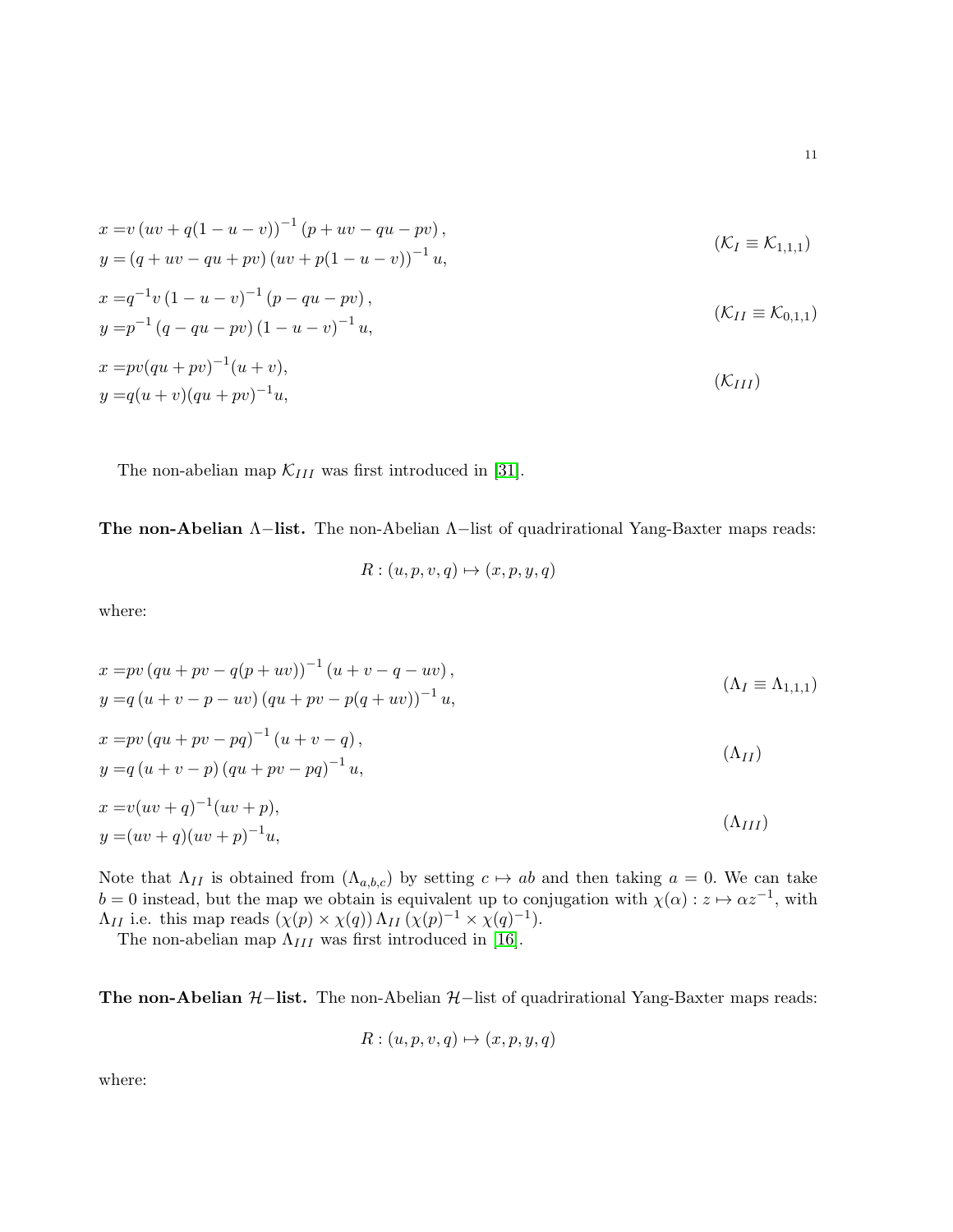$$
x = v ((uv - q)(v - q)^{-1} - (uv - p)(v - 1)^{-1})^{-1}
$$
  
\n
$$
((uv - q)(v - q)^{-1} - (uv - p)(v - 1)^{-1}),
$$
  
\n
$$
y = ((1 - q)uv + (q - p)v + q(p - 1)) ((1 - p)uv + (p - q)u + p(q - 1))^{-1} u,
$$
  
\n
$$
x = v(uv - q)^{-1}(uv - p),
$$
  
\n
$$
y = (uv - q)(uv - p)^{-1}u,
$$
  
\n
$$
x = v - (p - q)(u + v)^{-1},
$$
  
\n
$$
y = u + (p - q)(u + v)^{-1},
$$
  
\n
$$
(u, v)
$$
  
\n
$$
(u, v)
$$
  
\n
$$
y = u + (p - q)(u + v)^{-1},
$$
  
\n
$$
(u, v)
$$

 $\mathcal{H}_V$  has the symmetry  $u \mapsto -u$ . Via this symmetry by using Proposition [2.2](#page-1-1) we recover the  $\mathcal{F}_V$ map.

### **REFERENCES**

- <span id="page-11-0"></span>[1] V.E. Adler, A.I. Bobenko, and Yu.B. Suris. Geometry of Yang-Baxter maps: pencils of conics and quadrirational mappings. *Comm. Anal. Geom.*, 12(5):967–1007, 2004.
- <span id="page-11-1"></span>[2] V.G. Papageorgiou, A.G. Tongas, and A.P. Veselov. Yang-Baxter maps and symmetries of integrable equations on quad-graphs. *J. Math. Phys.*, 47:Art. no. 083502, 2006.
- <span id="page-11-3"></span><span id="page-11-2"></span>[3] V.G. Papageorgiou and A.G. Tongas. Yang-Baxter maps associated to elliptic curves. *[arXiv:0906.3258](http://arxiv.org/abs/0906.3258)*, 2009.
- [4] P. Kassotakis and M. Nieszporski. On non-multiaffine consistent-around-the-cube lattice equations. *Phys. Lett. A*, 376(45):3135–3140, 2012. [arXiv:1106.0435.](http://arxiv.org/abs/1106.0435)
- <span id="page-11-4"></span>[5] J. Atkinson. Idempotent biquadratics, Yang-Baxter maps and birational representations of Coxeter groups. *arXiv:nlin/1301.4613*, 2013.
- <span id="page-11-5"></span>[6] T.E. Kouloukas and V.G. Papageorgiou. 3D compatible ternary systems and Yang-Baxter maps. *J. Phys. A: Math. Theor.*, 45(34):345204, 2012.
- <span id="page-11-6"></span>[7] T.E. Kouloukas and D.T. Tran. Poisson structures for lifts and periodic reductions of integrable lattice equations. *J. Phys. A: Math. Theor.*, 48(7):075202, 2015.
- <span id="page-11-7"></span>[8] J. Atkinson and Y. Yamada. Quadrirational Yang-Baxter maps and the elliptic Cremona system. *arXiv:nlin/1804.01794*, 2018.
- <span id="page-11-8"></span>[9] V.V. Bazhanov and S.M. Sergeev. Yang–Baxter maps, discrete integrable equations and quantum groups. *Nuclear Physics B*, 926:509 – 543, 2018.
- <span id="page-11-9"></span>[10] P. Kassotakis, M. Nieszporski, V. Papageorgiou, and A. Tongas. Integrable two-component difference systems of equations. *Proc. R. Soc. A.*, 476:20190668, 2020.
- <span id="page-11-10"></span>[11] A.P. Kels. Two-component Yang-Baxter maps associated to integrable quad equations. *[arXiv:1910.03562v](http://arxiv.org/abs/1910.03562)5 [math-ph]*, 2019.
- <span id="page-11-11"></span>[12] K. Kajiwara, M. Noumi, and Y. Yamada. Discrete dynamical systems with  $W(A_{m-1}^{(1)} \times A_{n-1}^{(1)})$  symmetry. Lett. *Math. Phys.*, 60:211–219, 2002.
- <span id="page-11-13"></span><span id="page-11-12"></span>[13] V.M. Goncharenko. Multisoliton solutions of the matrix KdV equation. *Theor. Math. Phys.*, 126(1):81–91, 2001.
- [14] V. M. Goncharenko and A. P. Veselov. Yang-baxter maps and matrix solitons. In A. B. Shabat, A. González-López, M. Mañas, L. Martínez Alonso, and M. A. Rodríguez, editors, *New Trends in Integrability and Partial Solvability*, pages 191–197. Springer Netherlands, 2004.
- <span id="page-11-15"></span><span id="page-11-14"></span>[15] A.P. Veselov. Yang–Baxter maps and integrable dynamics. *Phys. Lett. A*, 314:214–221, 2003.
- <span id="page-11-16"></span>[16] A. Doliwa. Non-commutative rational Yang-Baxter maps. *Lett. Math. Phys.*, 104:299–309, 2014.
- [17] A. Dimakis and F. Müller-Hoissen. Matrix KP: tropical limit and Yang–Baxter maps. Lett. Math. Phys., 109(4):799–827, 2019.